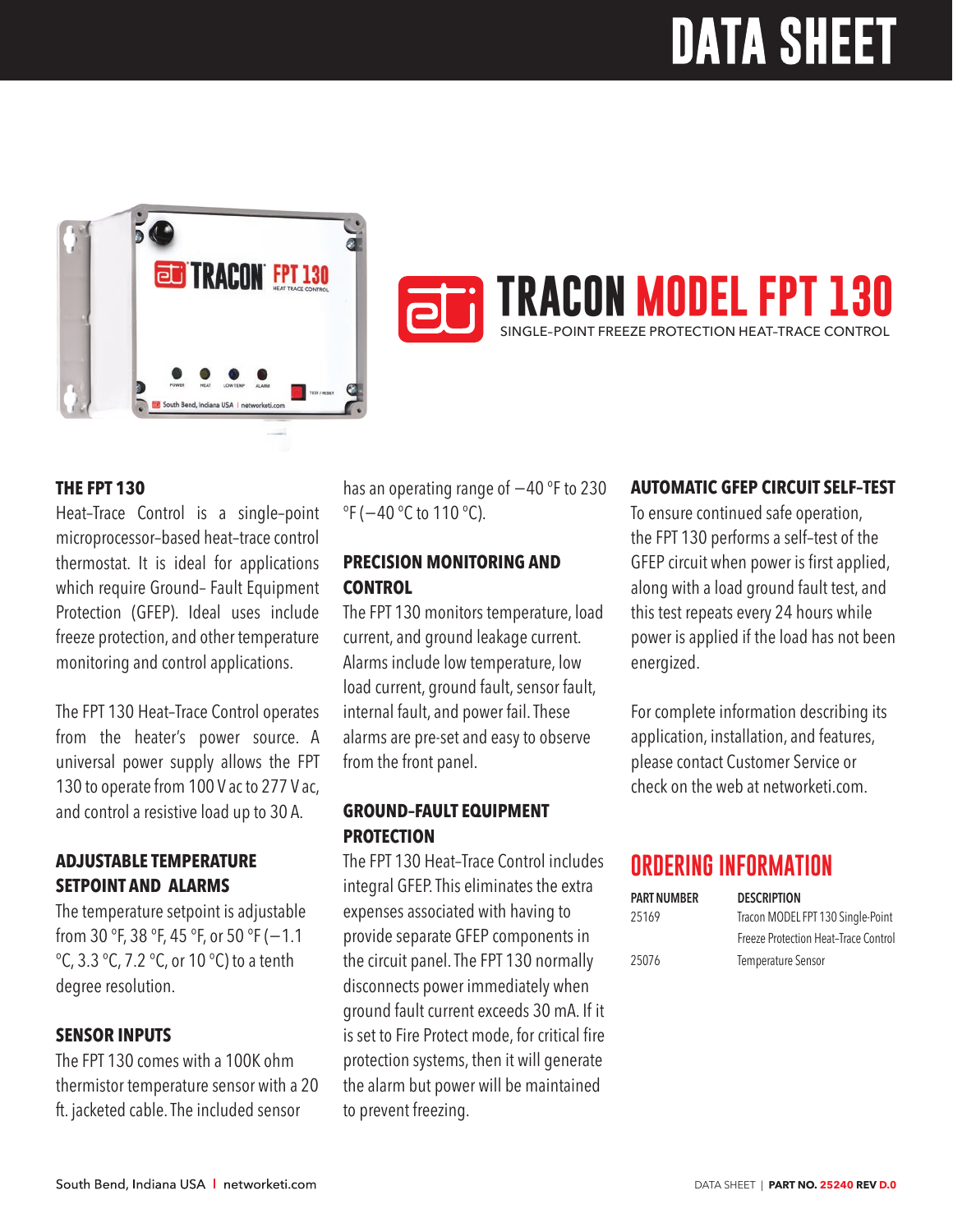## **DATA SHEET**

## **SPECIFICATIONS**

| <b>GENERAL</b>                 |                                                                                                              | <b>USER INTERFACES</b>                          |                                                       |
|--------------------------------|--------------------------------------------------------------------------------------------------------------|-------------------------------------------------|-------------------------------------------------------|
| Certifications                 | UL 60730-1, UL 1053, CSA E60730-1:13                                                                         | Pushbuttons                                     | Test / Reset                                          |
|                                |                                                                                                              | DIP switches                                    | Temperature setpoint Thermistor fault mode Fire       |
| <b>ENVIRONMENTAL</b>           |                                                                                                              |                                                 | protection mode                                       |
| Area of use                    | Nonhazardous locations                                                                                       |                                                 |                                                       |
| Operating temperature range    | -40 °F to 131 °F (-40 °C to 55 °C)                                                                           | <b>REMOTE INTERFACE</b><br>Alarm relay          | Isolated SPDT 1 AMP Class 2 contact                   |
|                                |                                                                                                              | <b>INDICATORS</b>                               |                                                       |
| <b>ENCLOSURE</b>               |                                                                                                              | Status indicator                                | Power to the unit (Green solid)                       |
| Dimensions                     | 8 1/8" (W) x 5 1/2" (H) x 4 3/8" (D)                                                                         |                                                 | Calibration error (Green blinking)                    |
|                                | 207 mm (W) x 140 mm (H) x 112 mm (D)                                                                         |                                                 | Call for heat (Yellow solid)                          |
| Ingress protection             | NEMA 4X, IP66                                                                                                |                                                 | Low current alarm (Yellow blinking)                   |
| Cover attachment               | Polycarbonate cover, plastic screws                                                                          |                                                 | Stuck relay (Yellow blinking fast)                    |
| Cable entries                  | Two liquid-tight cable glands installed for sensor and                                                       |                                                 | Low temperature (Blue solid)                          |
|                                | alarm leads, cable diameter 0.08" to 0.24" (2 mm to 6                                                        |                                                 | Sensor fault (Blue blinking)                          |
|                                | mm)                                                                                                          |                                                 | Ground fault (Red solid)                              |
|                                | One 1.046" hole to accommodate a 3/4" conduit fitting                                                        |                                                 | GFEP circuit failure (Red blinking)                   |
|                                | for power wiring connection                                                                                  | Summary alarm relay reporting                   | Low load current                                      |
| Material                       | Polycarbonate                                                                                                |                                                 | High ground fault current                             |
| Weight                         | 2.7 lb. (1.22 kg)                                                                                            |                                                 | Sensor fault                                          |
| Mounting                       | Wall mount with flanges                                                                                      |                                                 | Internal fault                                        |
| <b>WIRING TERMINAL RATINGS</b> |                                                                                                              | <b>CONTROL RATINGS</b>                          |                                                       |
| Power                          | Barrier Strip Terminals for Line, Neutral, and Ground; use<br>10 AWG wires rated for at least 194 °F (90 °C) | Temperature accuracy                            | $+/- 2$ °F (1 °C)                                     |
| Sensors                        | Terminal Block, rising cage clamp, 12-28 AWG leads                                                           | <b>TEMPERATURE SENSORS</b>                      |                                                       |
| Alarm relay                    | Terminal Block, rising cage clamp, 12-28 AWG leads                                                           | Temperature inputs                              | (Included) Thermistor, 100k ohms at 25 °C,            |
|                                |                                                                                                              |                                                 | range -40 °F to 230 °F (-40 °C to 110 °C),            |
| <b>PARAMETER SETTINGS</b>      |                                                                                                              |                                                 | 20ft Lead (25076)                                     |
| Temperature setpoints          | 30 °F, 38 °F, 45 °F, or 50 °F                                                                                |                                                 |                                                       |
|                                | (-1.1 °C, 3.3 °C, 7.2 °C, or 10 °C)                                                                          | <b>GFEP (GROUND-FAULT EQUIPMENT PROTECTION)</b> |                                                       |
| Low-temperature alarm          | 32 °F (0 °C) for 38 °F, 45 °F, or 50 °F                                                                      | Threshold                                       | 30 mA                                                 |
| threshold                      | (3.3 °C, 7.2 °C, or 10 °C) setpoints                                                                         | Automatic self-test range                       | Verifies GFEP functionality every 24 hr. and when the |
|                                | 28 °F (-2.2 °C) for 30 °F (-1.1 °C) setpoint                                                                 |                                                 | load is turned on                                     |
| Low-current alarm threshold    | 0.1A                                                                                                         | <b>POWER</b>                                    |                                                       |
| Low-current alarm delay        | 5s                                                                                                           | Supply voltage                                  | 100 - 277 V ac 50/60 Hz                               |
| Ground fault limit current     | 30 mA                                                                                                        | Controller power consumption                    | 5 W maximum, 2 W idle                                 |
| Self-test interval             | 24h                                                                                                          | Load rating                                     | 30 A, 100 - 277 V ac resistive                        |
|                                |                                                                                                              |                                                 |                                                       |

*Specifications are at 77 °F (25 °C) unless otherwise stated and are subject to change without notice.*